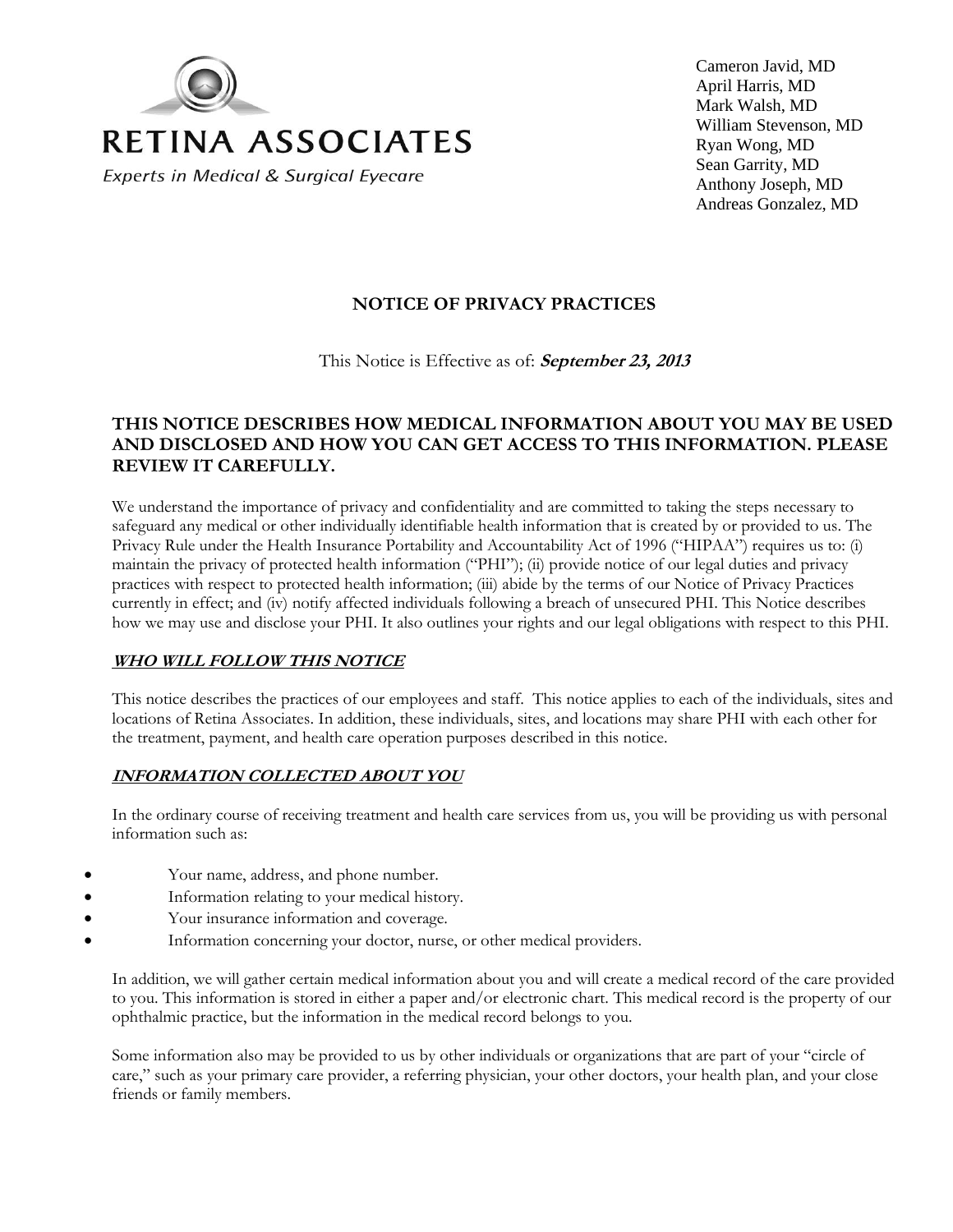# **HOW WE MAY USE AND DISCLOSE INFORMATION ABOUT YOU**

The law permits us to use and disclose personal and identifiable health information about you for the following purposes:

**Treatment.** We may use your PHI in order to provide your medical care. For example, we may use your medical history, such as any presence or absence of diabetes, to assess the health of your eyes. We may disclose information to others who are involved in providing your care. For example, we may share your medical information with other health care providers who will perform services that we do not (such as your primary care physician or eye subspecialists); a pharmacist who needs your medical information to dispense a prescription to you; or a laboratory that performs a test we order for you.

**Payment.** We may use and disclose your PHI to bill for our services and to collect payment from you or your insurance company. For example, we may need to give a payer information about your current medical condition so that it will pay us for the eye examinations or other services that we have furnished you. We may also need to inform your payer of the treatment you are going to receive in order to obtain prior approval or to determine whether the service is covered.

**Health Care Operations.** We may use and disclose your PHI for the general operation of our business. For example, we sometimes arrange for auditors or other consultants to review our practices, evaluate our operations, and tell us how to improve our services. Or, for example, we may use and disclose your health information to review the quality of services provided to you. We may also share medical information about you with the other health care providers, health care clearinghouses, and health plans that participate with us in OHCAs for any of the OHCAs' health care operations.

**Required by Law.** As required by law, we will use and disclose your PHI, but we will limit our use or disclosure to the relevant requirements of the law.

**Public Health.** We may disclose your PHI to a public health authority authorized to collect or receive PHI for the purpose of preventing or controlling disease, injury, or disability. We may also use and disclose your PHI in order to notify persons who may have been exposed to a disease or who are at risk of contracting or spreading a disease.

**Abuse or Neglect.** As required or authorized by law, we may disclose PHI to a public health authority or other government authority authorized by law to receive reports of child, elder, or dependent abuse or neglect or domestic violence.

**Food and Drug Administration.** We may disclose PHI to a person subject to the jurisdiction of the Food and Drug Administration for the following activities: to report adverse events, product defects or problems, or biological product deviations; to track products; to enable product recalls, repairs, or replacements; or to conduct postmarketing surveillance.

**Serious Threat.** Consistent with applicable law, we may disclose your PHI when necessary to prevent a serious threat to the health and safety of you or others.

**Health Oversight Activities.** We may disclose your PHI to health oversight agencies as authorized or required by law for health oversight activities such as audits, investigations, inspections, licensure or disciplinary actions, and civil, criminal, or administrative proceedings or actions.

**Judicial and Administrative Proceedings.** We may disclose your PHI in the course of administrative or judicial proceedings (a) to the extent expressly authorized by order of a court or administrative tribunal or (b) in response to a subpoena, discovery request, or other lawful process that is not accompanied by a court or administrative order if reasonable efforts have been made to (i) notify you of the request and you have not objected or your objections have been resolved by a court or administrative tribunal or (ii) secure a qualified protective order.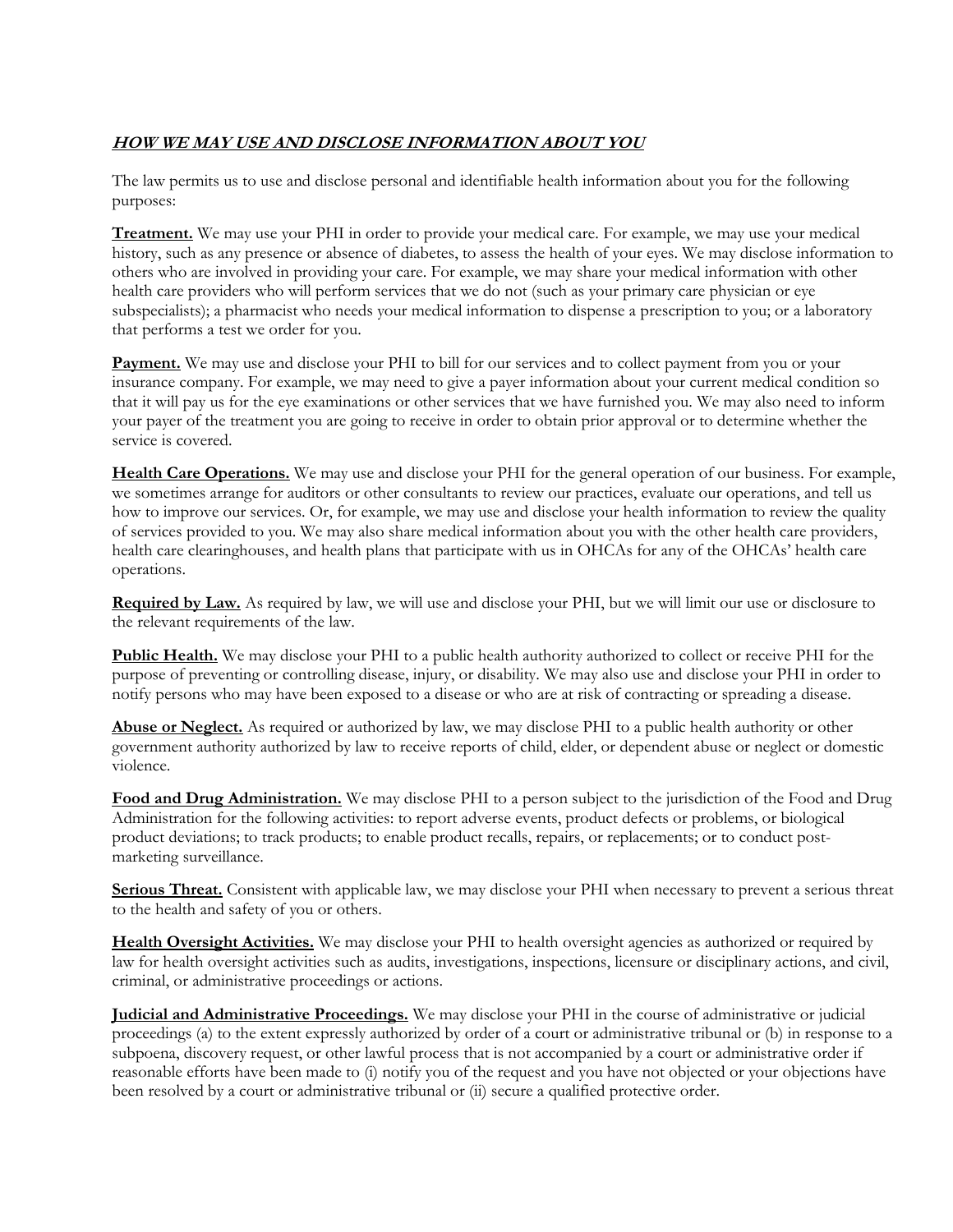**Law Enforcement.** We may disclose your PHI as required by law to assist law enforcement to identify or locate a suspect, fugitive, material witness, or missing person, or for purposes of complying with a court order, warrant, or grand jury subpoena.

**Coroners and Funeral Directors.** We may disclose a patient's health information (1) to a coroner or medical examiner to identify a deceased person or determine the cause of death and (2) to funeral directors as necessary to carry out their duties.

**Organ Donation.** As authorized by law, we may disclose your PHI to organ procurement organizations, transplant centers, and eye or tissue banks.

**Worker's Compensation.** We may disclose your PHI as necessary to comply with workers' compensation laws. For example, to the extent your care is covered by workers' compensation, we will make periodic reports to your employer about your condition. We are also required by law to report cases of occupational injury or occupational illness to the employer or worker's compensation insurer.

**Employers.** We may disclose your PHI to your employer if we provide health care services to you at the request of your employer, and the health care services are provided either to conduct an evaluation relating to medical surveillance of the workplace or to evaluate whether you have a work-related illness or injury.

**Armed Forces.** If you are a member of the Armed Forces, we may disclose your PHI for activities deemed necessary by military command authorities. We also may disclose health information about foreign military personnel to their appropriate foreign military authority.

**Correctional Institutions.** If you are an inmate, we may release your PHI to a correctional institution where you are incarcerated or to law enforcement officials in certain situations such as where the information is necessary for your treatment, health, or safety, or the health or safety of others.

**National Security.** We may disclose your PHI for national security and intelligence activities and for the provision of protective services to the President of the United States and other officials or foreign heads of state.

**Business Associates.** We sometimes work with outside individuals and businesses that help us operate our business successfully, such as by providing billing services. We may disclose your PHI to these business associates so that they can perform the tasks that we hire them to do. We have written contracts with our business associates that require them and their subcontractors to protect the confidentiality and security of your PHI.

**Notification and Communication with Family.** We may disclose your PHI to notify persons responsible for your care about your location, general condition, or death. We may disclose information to public or private entities authorized to coordinate such notifications for disaster relief purposes. We may also disclose your PHI to someone who is involved with your care or helps pay for your care. Generally, we will obtain your oral agreement before using or disclosing health information in these ways. However, under certain circumstances, such as in an emergency situation, we may make these uses and disclosures without your agreement. If you are unable or unavailable to agree or object, we will use our best judgment in communicating with your family and others.

**Facility Directories.** We may use your PHI to maintain a directory of individuals in our facility unless you object.

**Change of Ownership.** In the event that this medical practice is sold or merged with another organization, your medical record will become the property of the new owner, although you will maintain the right to request that copies of your health information be transferred to another physician or medical group.

**Research.** In compliance with governing law, we may use or disclose certain information about your condition and treatment for research purposes where your written authorization is not required and an Institutional Review Board or a similar body referred to as a Privacy Board determines that your privacy interests will be adequately protected in the study. We may also use and disclose your PHI to prepare or analyze a research protocol and for other research purposes.

**De-indentified Information.** We may create or distribute de-identified health information by removing all reference to individually identifiable information.

**Informational Communications.** We may send you information about certain clinical research activities. You have the right to opt out of such communications.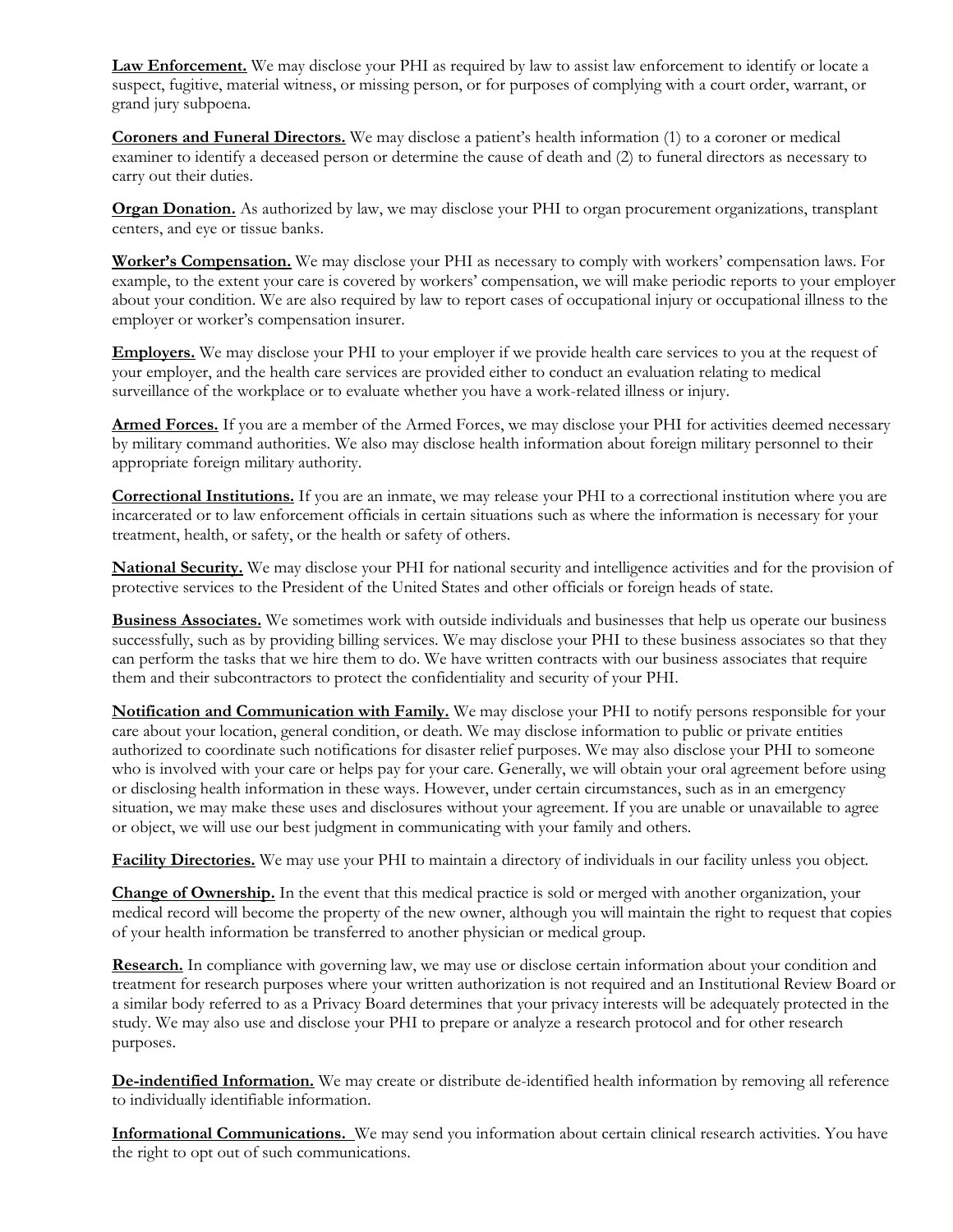We do not need your authorization to send you reminders or information about appointments, treatment, or medication that you are currently prescribed, even if we receive compensation from a third party for doing so, as long as the compensation only covers the costs reasonably related to making the communication.

We may communicate with you without your prior authorization:

- about government or government-sponsored public benefit programs such as Medicare or Medicaid;
- about promotional gifts of nominal value;
- and to encourage you to maintain a healthy lifestyle, get routine tests, or participate in a disease management program.

**Appointment Reminders.** We may use and disclose medical information to contact you as a reminder that you have an appointment or that you should schedule an appointment. If you are not home, we may leave this information in a telephone message or a message left with the person answering the phone.

**Sale of Health Information.** We will not sell your health information without your prior written authorization. The authorization will disclose that we will receive compensation for your health information if you authorize us to sell it, and we will stop any future sales of your information if you revoke that authorization.

**Psychotherapy Notes.** If we have received your psychotherapy notes, we will not use or disclose them without your prior written authorization except for a few exceptions as provided by law.

**Immunization Records.** We may disclose PHI, limited to proof of immunization, to a school about an individual who is a student or prospective student if the school is required by law to have such proof and we obtain the agreement of the parent or guardian of the unemancipated minor or, if the student is an adult or emancipated minor, that individual.

## **OTHER USES AND DISCLOSURES OF PERSONAL HEALTH INFORMATION**

We are required to obtain written authorization from you for any uses and disclosures of PHI other than those described above. If you provide us with such permission, you may revoke that permission, in writing, at any time. If you revoke your permission, we will no longer use or disclose your PHI for the reasons covered by your written authorization, except to the extent we have already relied on your original permission.

### **INDIVIDUAL RIGHTS**

To exercise any of your rights listed below, please contact our Privacy Officer in writing at the address listed below and include the details necessary for us to consider your request.

**Restriction Requests.** You have the right to ask for restrictions on certain uses and disclosures of PHI, including disclosure made to persons assisting with your care or payment for your care. We will consider your requests and notify you of the outcome, but are not required to accept such requests. If we do agree to a restriction, we must abide by it unless you agree in writing to remove it.

**Restricted Disclosures to Health Plans.** If you have paid for services "out of pocket" and in full, we will accommodate your request not disclose PHI related solely to those services to a health plan, unless we must disclose the information for treatment or as required by law.

**Specific Communications.** You have the right to request that you receive communications containing your PHI from us by specific means or at specific locations. For example, you may ask that we only contact you at home or by email. We will comply with all reasonable requests.

**Inspect and Copy.** With limited exceptions, you have the right to inspect and copy medical, billing, and other records used to make decisions about you. Within 30 days, we will provide copies in the form and format you request if it is readily producible. If not, we will provide you with an alternative form and format you find acceptable. If we maintain records electronically and you request copies in an electronic form and format that is not readily producible, we will provide copies in a readable electronic form and format that you agree to. We will send a copy to any other person you designate in writing. We may charge you a reasonable fee for the cost of copying and mailing. If we deny